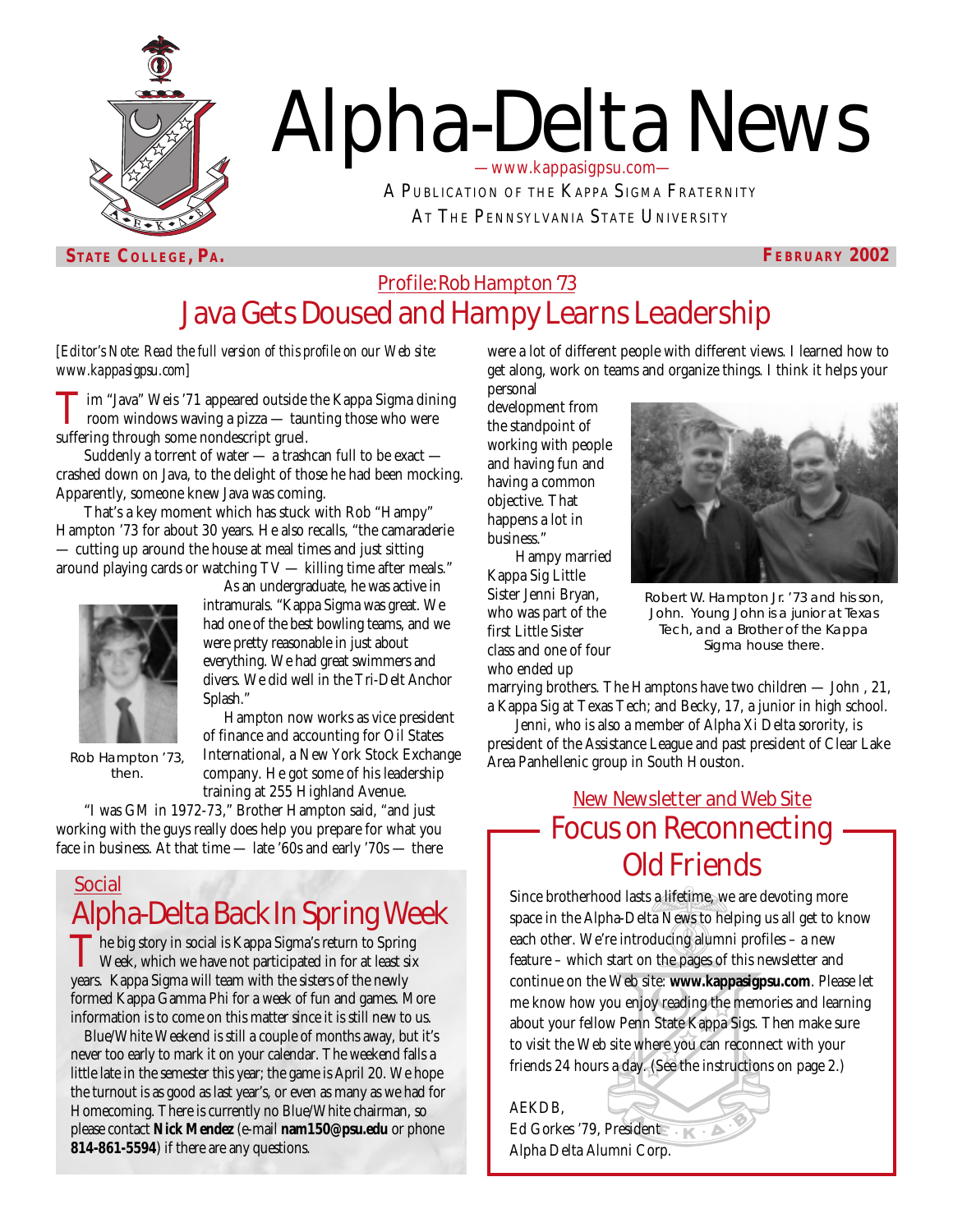# Profile: Bruce "Eric" Claflin '73 In the Super Suite with Bitter, Spanky & Monge

*[Editor's note: To read the full version of this Q&A, go to www.kappasigpsu.com]*

**B**ruce Claflin '73 is president and CEO<br>of 3Com, a multi-billion dollar<br>maturality a summan that does beginned in networking company that does business in 65 countries. Here's a brief Q&A with our brother about his life and Kappa Sigma.

#### **Q: Tell us about your favorite memory of the fraternity.**

A: I have several…

--The night I was initiated (at least the parts I can remember).

--Hearing footsteps of my girlfriend (now wife of 28 years) coming down the hallway to my room.

--Leaving Rob Hampton '73 my leaking waterbed the day I graduated.

#### **Q: What is your nickname, and how did you get it?**

A: All of the brothers in my time had nicknames. Mine was "Eric" since my last name sounds a little like Clapton. I think "Ike" gave it to me about three minutes after pledging. Eric Clapton:

Who would have thought he'd still be around by now?

#### **Q: Why did you join?**

A: I joined mostly for the social aspects – friends, parties, girls!

#### **Q: Did you live in the house? If so, who were your roommates? Tell us about a memorable time with them.**

A: I lived in what we called "Super Suite." It was the suite to the left-hand side of the first floor. "Bitter" Brad Boyle '73, Dave "Spanky" Guerin '72 and Monge (Gary Monge) '73 were my roommates. There were too many good times to recall, and most of them can't be repeated in respectable company.

#### **Q: What other activities or organizations were you involved with during your college days?**

A: My organized activities were all with the fraternity.

#### **Q: Tell us about your family.**

A: I've been married to Karen for 28 years.

She was two years behind me at Penn State. We have three children. Chris, 25, is a first lieutenant with the Marines training to be a pilot. He's married and they have one son – our first grandchild. Liz, 23, our oldest



Bruce Claflin '73, President and CEO of 3Com.

daughter, is figuring out what to do with her life. Our youngest, Amy, 20, attends college part time and works full time.

#### **Q: What hobbies do you enjoy?**

A: I enjoy active hobbies – water skiing, scuba, snorkeling, sailing, hiking, etc. I like to read and enjoy travel to unusual, offthe-beaten-track places.

#### **Q: What are your goals for the next few years?**

A: I want to get our company's performance improved, make some money doing it, and retire young!

# Visit www.kappasigpsu.com Alpha Delta Web Site Reconnects You With Old Friends and Great Memories

**Now the best way to stay connected with our best friends**<br>from Penn State is on **www.kappasigpsu.com**. At press time about 70 brothers from all eras had registered at the site. They're posting news and photos of themselves, and updating their addresses. That old friend or roommate is now just a mouse-click away. We have just launched a bulletin board, with threaded discussions, and you can receive the postings by e-mail.

There's never been a better time for you to reconnect with that old pledge brother, roommate, or friend!

Visit **www.kappasigpsu.com** today and…

- Find other members and reconnect.
- Get the latest on the undergraduates and alumni members.
- Post and view news and photos. Live the memories!
- Read about upcoming events, and see photos of past ones.
- Get news and info about Penn State and find out about upcoming events.
- Contribute online through our secure credit card service.
- See your name on the honor roll of contributors.

Go to **www.kappasigpsu.com** and get started in 3 easy steps:

1. Click "Register." Then enter your first name, last name, your graduation year, and the ID number (from the address label on the mailing envelope). Click "Register."

2. Create a username, type in your e-mail address, and click "Register." Then check your e-mail for your password.

3. Enter your username and password and click "Sign In." (Feel free to change your password to something easy for you to remember!)

Problems? Send e-mail to **info@2stayconnected.com** with your name, fraternity, school and graduation year; or call **Becky** at **800-598-4050, ext. 137**.

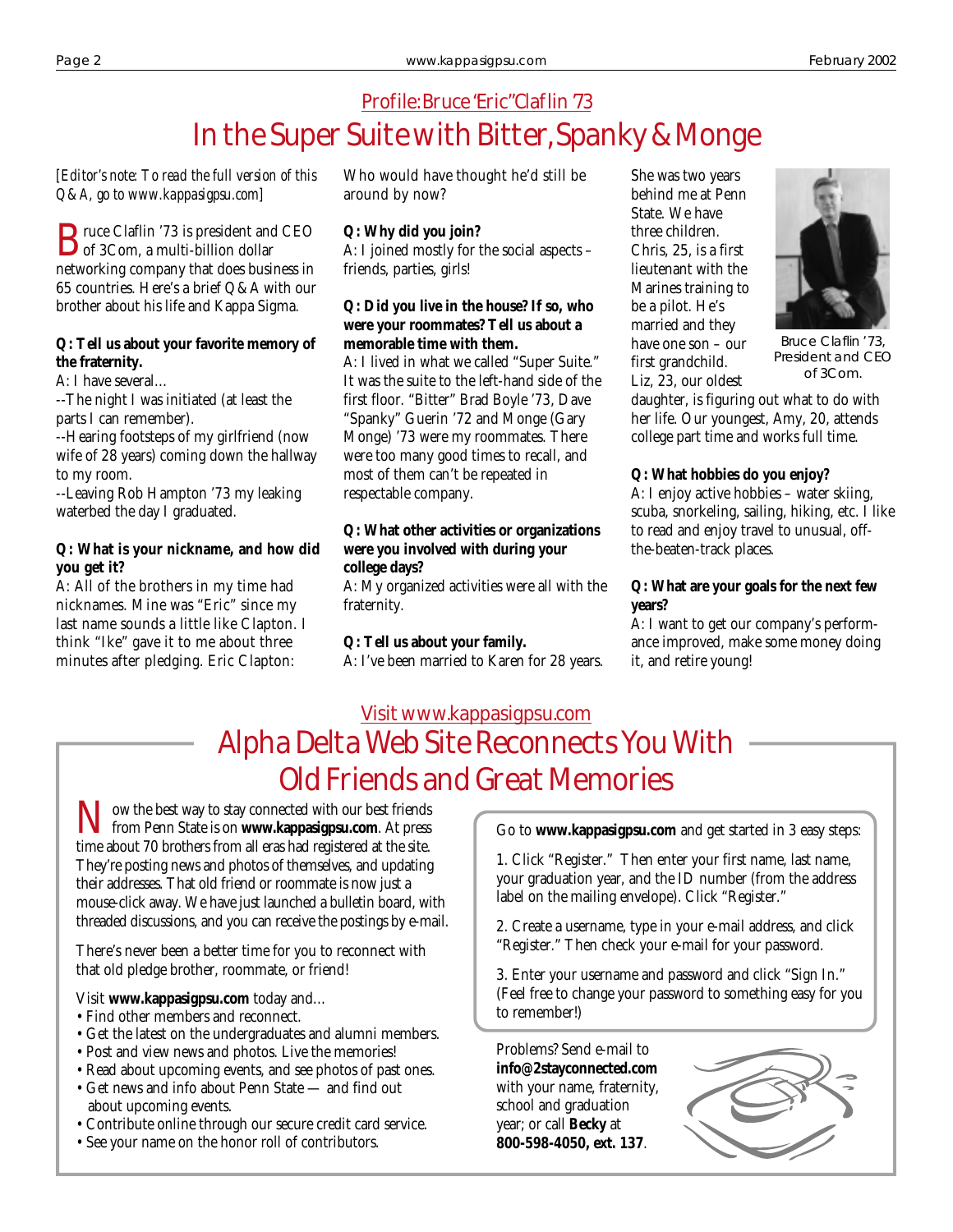## Profile: Lou Koehler'69 "The Old Man" Still Wonders About "Ozzie Nelson" Strachan

#### *[Editor's note: To read the full version of this Q&A, go to www.kappasigpsu.com]*

ou Koehler '69 is president of Novamet Corp. and general manager of Inco Special Products. Both are subsidiaries of Inco Ltd., the world's leading nickel company. Here's a Q&A with Brother Koehler, with some help from Tom McNulty '68.

#### **Q: What is your nickname, and how did you get it?**

A: The "Old Man" — living in the house in the late '60s aged me 20 years.

#### **Q: Tell us about your favorite memories of the fraternity.**

A: After "Ones."

—Anything involving Jughead and Spring Week

—The Kar Mel Motel

—Football weekends were big deals. Friday night was usually a mixer with a sorority. Guys like McNulty and Bonawitz would scramble unsuccessfully for dates for the football game. Dress up in a three-piece suit

Kappa Sigma Alpha Delta Fantasy Football League Paul L. Vandermark 1935 Carl P. Arberg Jr. 1939 Howard G. Dick 1940 Theodore A. Lesko 1940 John H. Ernst 1950 Henry Lozar 1952 Harry D. Corll 1954 H. Wesley Link 1955 Josiah B. Morrill 1956 Andrew Subashi 1956 Mark Relich Jr. 1959 Chester E. Zimolzak 1959 W. Lynn Weimer 1960 Thomas C. Hilbert 1963 Lawrence H. Carter 1964 Harold D. Schrader 1965 Philip Xanthopoulos 1966 for the football game. Admission was free with student ID. Cocktail party after game

and band at night —I still attend an occasional football game, sitting with Ike, Mascaro, Royko, Bonawitz, etc., who are glad to supply me with a ticket.

**Q: What kind of influence has the fraternity had on your life since graduation?** A: I'm amazed that, for the most

part, all the guys I was at State with have done very well in life. And I've spent the last 25 years wondering what Ike "Ozzie Nelson" Strachan does/did for a living. Can anyone explain? I can call Ike any time during the day and he's always home to answer the phone.

> Michael J. Kaczmarski 1974 James H. Leax Jr. 1974 Carl A. Bartuch Jr. 1975 Richard S. Fisher 1975 Stephen T. Heimer 1976 Kim T. Chapman 1977 Steven Uzupis 1977 Mark H. Breedlove 1978 Edward D. Gorkes 1979 F. Leland Thaete 1979 Jeffrey P. Berdis 1981 J. David Payne 1981 Robert A. Wojciak 1983 Raymond W. Johnston Jr. 1984 David E. Meek 1985 Jonathan W. Shaps 1985 Gary E. Thompson 1985 Vincent A. Gaeta 1986 Richard K. Rowland 1986

[Editor's Note: We called George "Ike" Strachan III '70. Find out what he said at our Web site:

www.kappasigpsu.com.]

**Q: Who would you most like to find?** A: Jughead, "Bitter" Jim Clark, Nap, Abb, the "Fast Bandit."

#### **Q: Tell us about your family.**

A: Have been married for 30 years to Betsy. We have two daughters. The oldest, Karen, was recently married (It's like

paying for another year of college). The youngest, Beth, graduated two years ago from the University of New Hampshire

**Q: What are your goals for the next few years?** A: Join an over-50 rugby league and break 105 in golf.

> James D. Mack 1987 Michael E. Fiffik 1989 David J Masters 1989 J. Douglas Byler 1990 Jonathan B. Taylor 1990 Timothy J. Traynor 1990 Michael Valenti 1990 Russell S. Glazer 1991 James A. Rotante 1991 Matthew H. Bennett 1994 Donald E. Bradford 1994 Jason R. Striker 1996 Jim Pries 1997 Matthew J. Dippold 1998 Colby J. Neidig 1998 Thomas W. Rice Jr. 1998 Jeffrey G. Rebernak 1999 Jeffrey V. Coffey 2000

*Thank you to the brothers listed, who have already contributed to our 2001-2002 giving program.Your gifts provide the sole support that enables us to continue our alumni relations program, which includes the publication of this newsletter. If you have not yet sent a contribution for the 2001-2002 giving year, please do so today.*

# 2001-2002 Contributors to Date

Henry G. Faulkner Jr. 1967 Willard J. Martin Jr. 1968 George M. Middlemas Jr. 1968 Harry L. Flick Jr. 1969 Louis F. Koehler III 1969 Michael B. High 1970 Timothy A. Bonawitz 1971 Richard D. Chamberlain 1971 A. George Makdad 1971 Thomas E. Mattus 1971 V. Paul O'Brien 1971 Robert L Desrochers 1972 David J. Guerin Jr. 1972 Christopher T. Power 1972 Timothy S. Rogers 1972 Robert W. Hampton Jr. 1973 James O. Trainer Jr. 1973 John E. Wray Jr. 1973 Michael A. Demoise 1974



My daughter's wedding: L-R Beth (daughter), my wife Betsy, Karen (daughter), new son-in-law Jim Coyle, and me. Still smiling after paying for the wedding!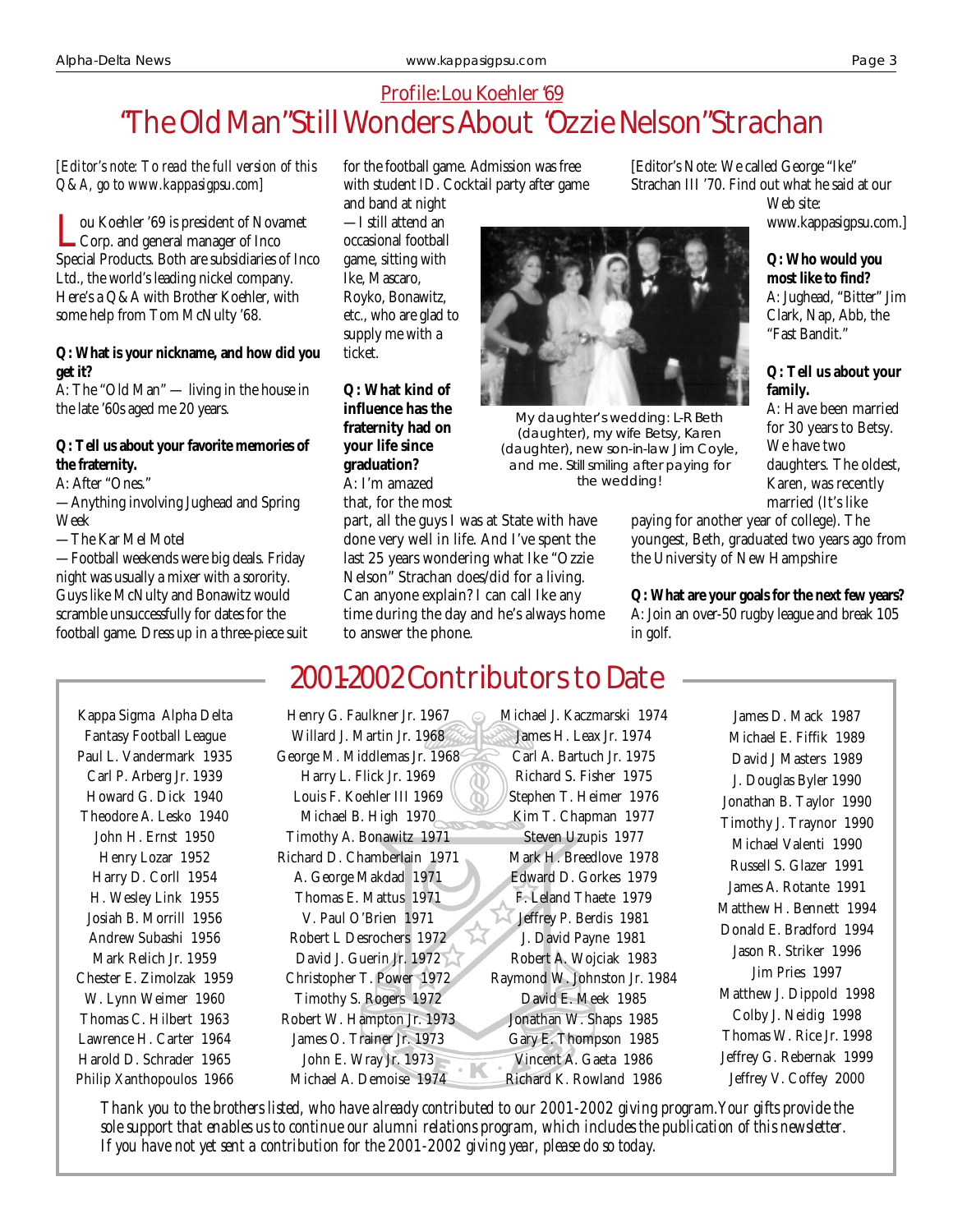# **Chapter Officers**

GM Jarrod Kwiatkowski '02 Marshfield, MA

> GP Nick Mendez '02 Berwyn, PA

**GT** Rob Drelich '04 Mountaintop, PA

GMC Rob Lesko '04

Mountaintop, PA

GS Jason Miller '02 Philadelphia, PA

# Pledges

Brendan Stenson '05 Greg Beebe '04 Carl Meyers '05

## Philanthropic Kappa Sigs Seek to Double THON Money

ance MaraTHON is just around the corner. This year's dancers are Adam Kulp '04 and Nicholas Mendez '02. Nick is dancing in THON for his third time in a row. Many of the brothers and pledges went to the Philly area to go canning to raise more money on two recent weekends. We are hoping to double the money raised from last year, and to reinstate Kappa Sigma as a significant contributor to the largest student-run philanthropy in the world. Any

donations from alumni can be made to Penn State Dance Marathon and sent to Nicholas Mendez '02, THON chairman, at the house address (255 Highland Ave. State College, PA 16801). Also, alumni who know of any corporations that might like to help us in our efforts should contact Nick to help us reach our goal. THON will be held from Friday, February 22 throught Sunday, February 24 and alumni are encouraged to come and support our dancers.

# Memories from Years Gone By…



1973 Pledge Formal. Is that you?



[To see a full size, color version of these photographs, or to download them for your own use, visit **www.kappasigpsu.com**]

Alpha-Delta Chapter Spring of 1971.

*Alpha-Delta News* is published for the members and friends of the Alpha-Delta Chapter of Kappa Sigma Fraternity at The Pennsylvania State University. Address changes, news items, photos and contributions may be submitted at **www.kappasigpsu.com**

or mailed to **Kappa Sigma Fraternity, Alumni Records Office, P.O. Box 296, State College, PA 16804-0296**.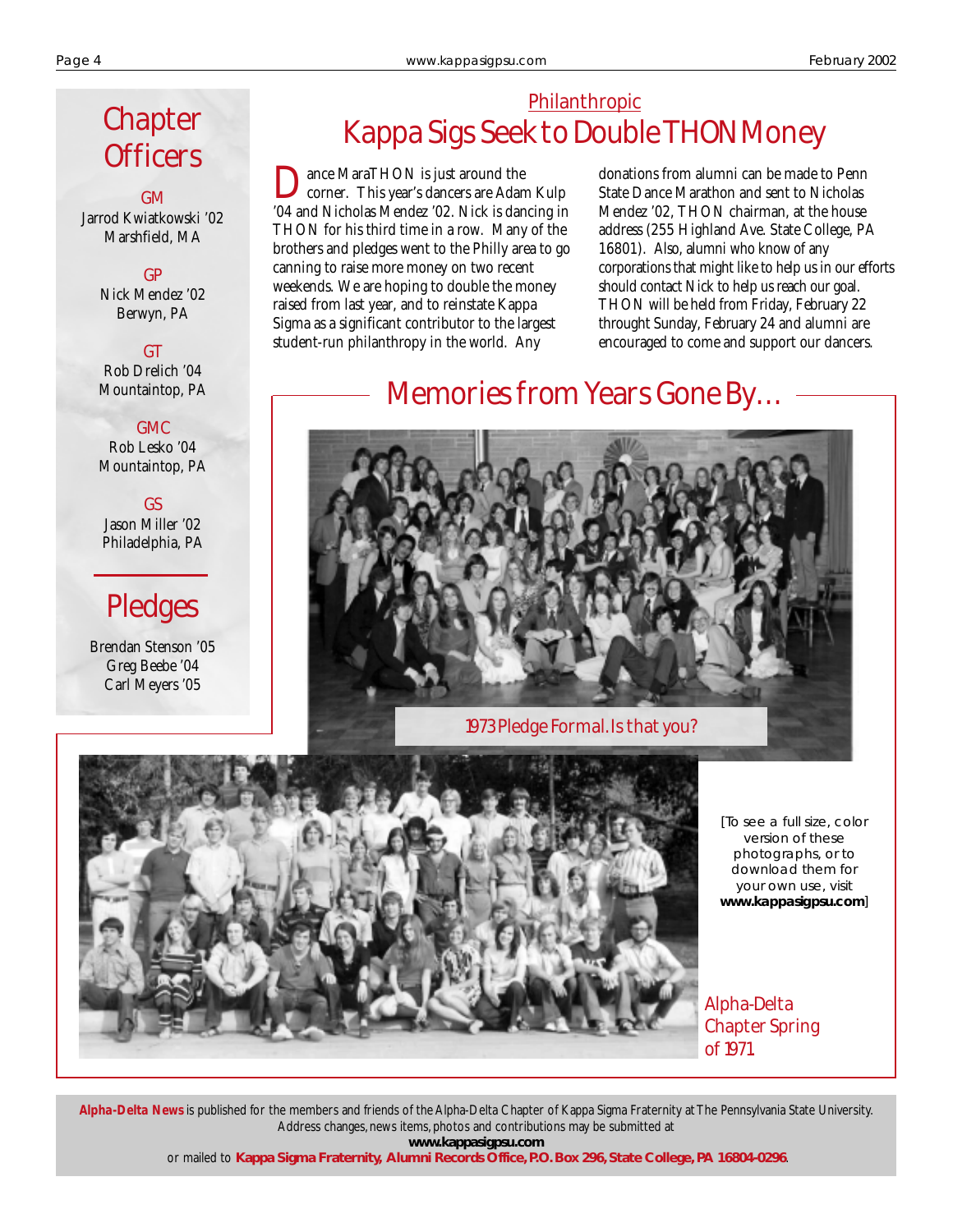

# Alpha-Delta Alumni Corporation

#### PRESIDENT/SECRETARY

Edward D. Gorkes '79 Ambler, PA • 215-619-7901 (h) 215-368-9907 (w) egorkes@aol.com

#### VICE PRESIDENT/TREASURER

Doug Byler '90 Lancaster, PA • 717-291-5735 INFPDoug@aol.com

**DIRECTORS** 

Mark H. Breedlove '78 Bloomfield, MI

Vincent Gaeta '86 Wharton, NJ

James Merinar '87 Bellefonte, PA

Steve Uzupis '77 Cogan Station, PA

# Alumni News and Updates

**H. Paul Starr Jr. '51** (130 Old Route 8 S., Valencia, PA 16059; hpstarr@aol.com) I retired in 1999 as president of H.P. Starr and Sons Inc.

**C. Ronald Goodling '59** (1 Halleck Dr., East Berlin, PA 17316; crgoodling@ yahoo.com) I retired back to Pennsylvania after 40-plus years in the Washington, D.C., area. It's been good to get away from the congestion! I'm now living in quiet Adams County near East Berlin, Pa., and livin' the good life! I have fond memories of the old Alpha-Delta house and Mrs. "C".

**Chester E. Zimolzak '59** (150 Pitman Ave., Pitman, NJ 08071) Author/professor at Rowan University. I am a faculty adviser to Nu Iota chapter at Rowan University.

**John N. Cover II '63** (P.O. Box 333, Meyersdale, PA 15552; rainbow@ shol.com) Owner/audio engineer at Log Dog Productions. I sold my insurance agency at the end of 1997 and retired. I

preparing myself and my sailboat, "Rainbow," for an extensive trip to the Caribbean. I left Ocean City, N.J., in mid-October 1998, spent the winter living aboard in the British Virgin Islands, and returned to home port in Ocean City in May of 1999. In April of 2001, I opened Log Dog Productions, a state-of-the-art sound recording studio where I now make recordings for musicians.

**Philip Xanthopoulos '66** (161 Sweet Bay Cir., Jupiter, FL 33458; philipx@ earthlink.net) Vice president at Prudential Securities Inc. Wall Street was fun again. But, as expected, we are back in the "field." Branch management is the preference. The Palm Beach area is beautiful. The office is full of great people. We are hoping this is a more permanent move. Anybody in the area, be sure to stop in. I'd love to see you!

**Board of Directors** spent the first nine months of 1998 *(Continued on Next Page)* **R. Brad Lawrence '69** (PRI Automation, 805 Middlesex Tpke., Billerica, MA 01821; blawrence@pria.com) Vice president/general manager at PRI